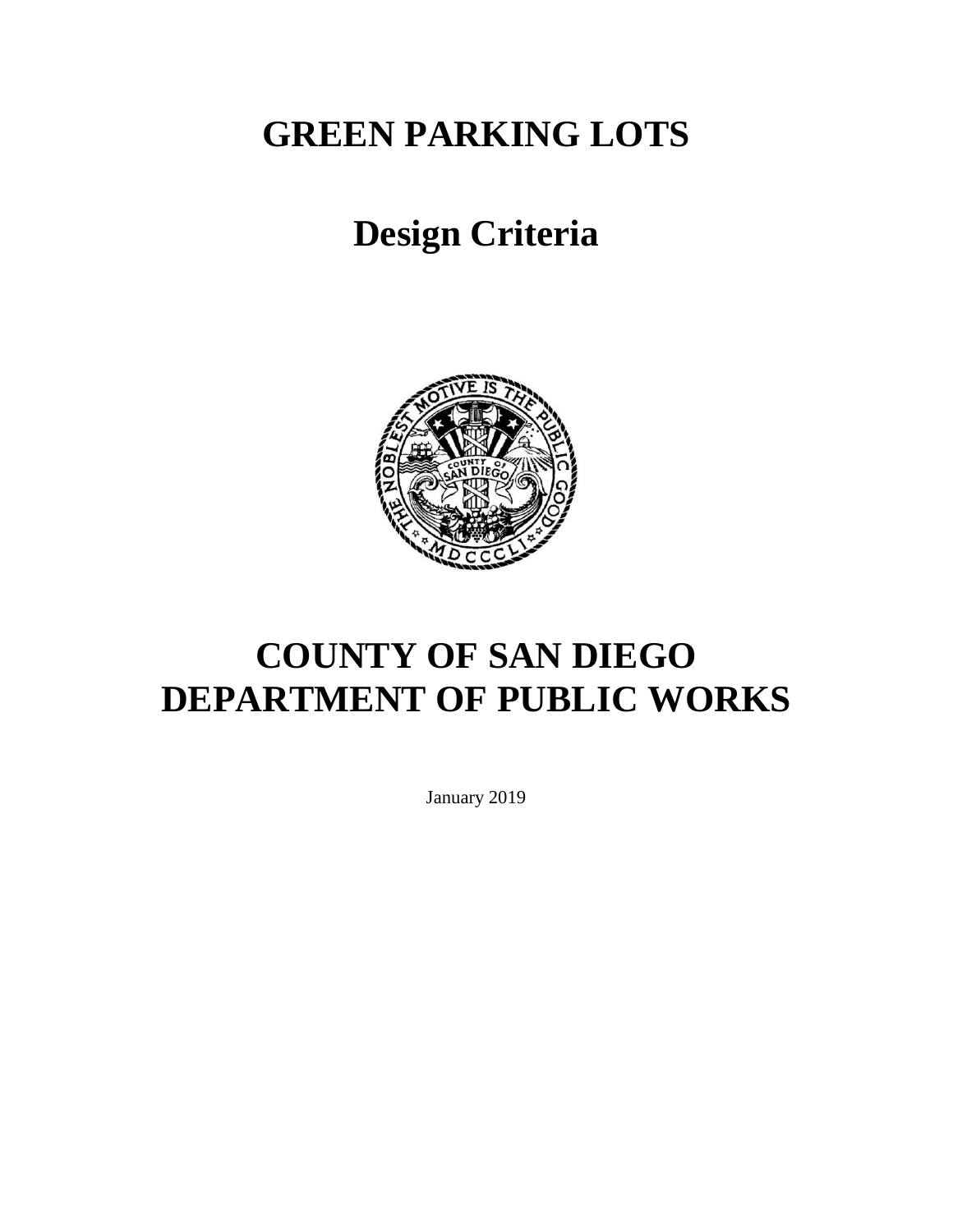*This page is intentionally left blank.*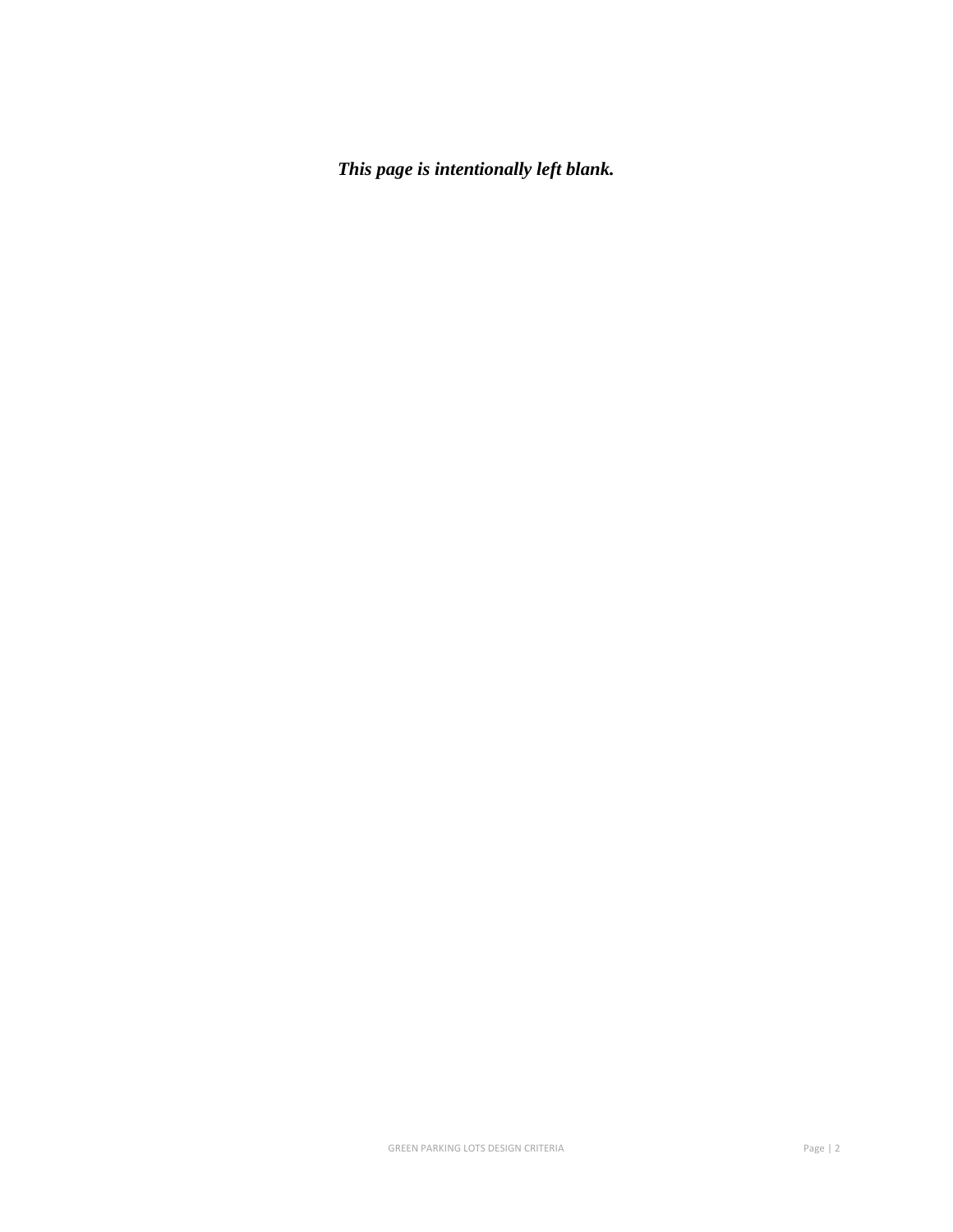# **Table of Contents**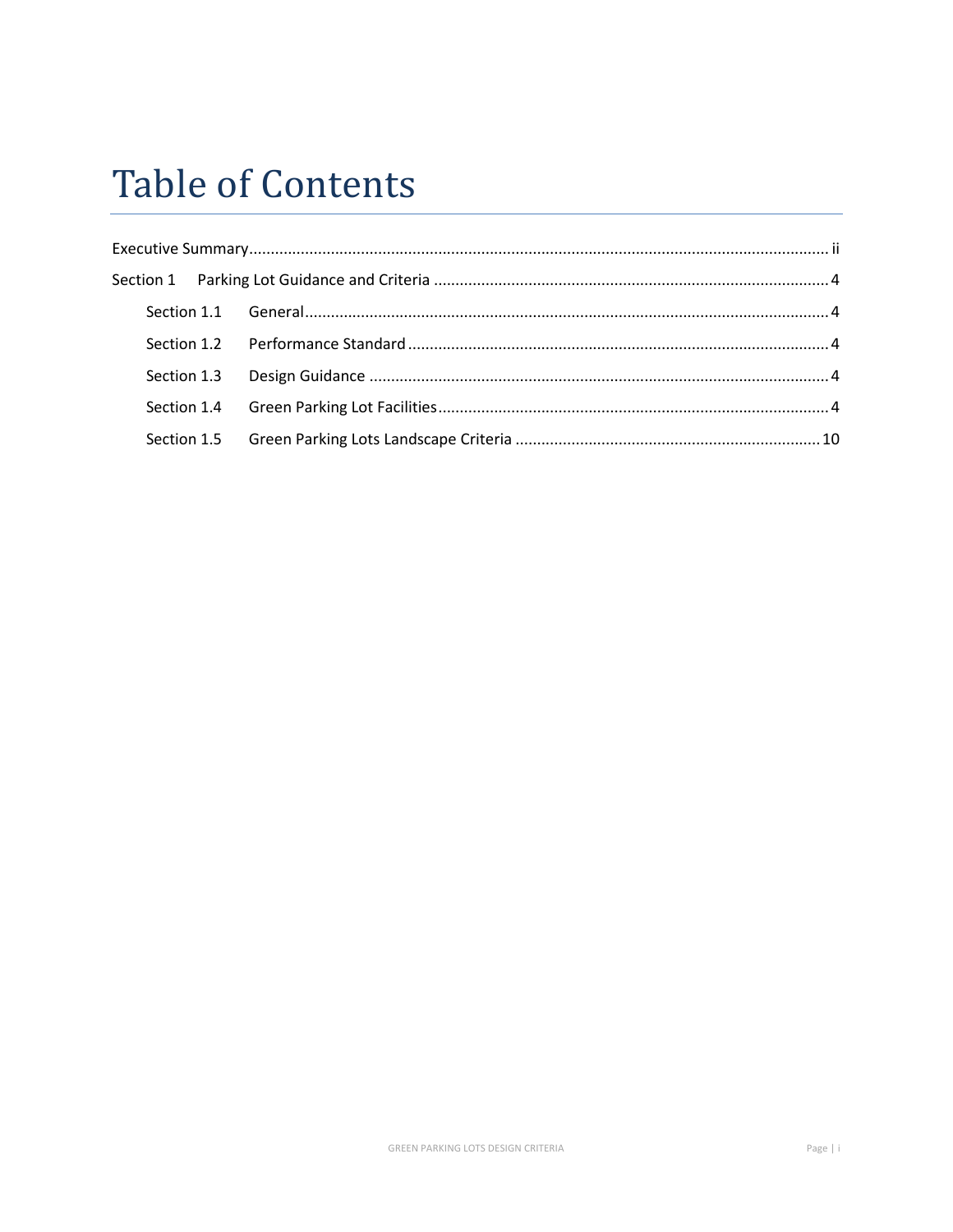## <span id="page-3-0"></span>**Executive Summary**

The purpose of this document is to provide design guidance for parking lot developers who are interested in the strategies involved in Green Parking Lots. Green parking lots are required to treat stormwater runoff in accordance with the BMP Design Manual and the Regional Water Quality Control Board (RWQCB) Order No. R9-2013-0001. The types of facilities in a Green Parking Lot are described focused on elements that are conducive to the installation of Green Parking Lot strategies. Tree well design criteria are provided as one of the most effective strategies available for Green Parking Lots to reduce or meet permanent stormwater pollution controls. .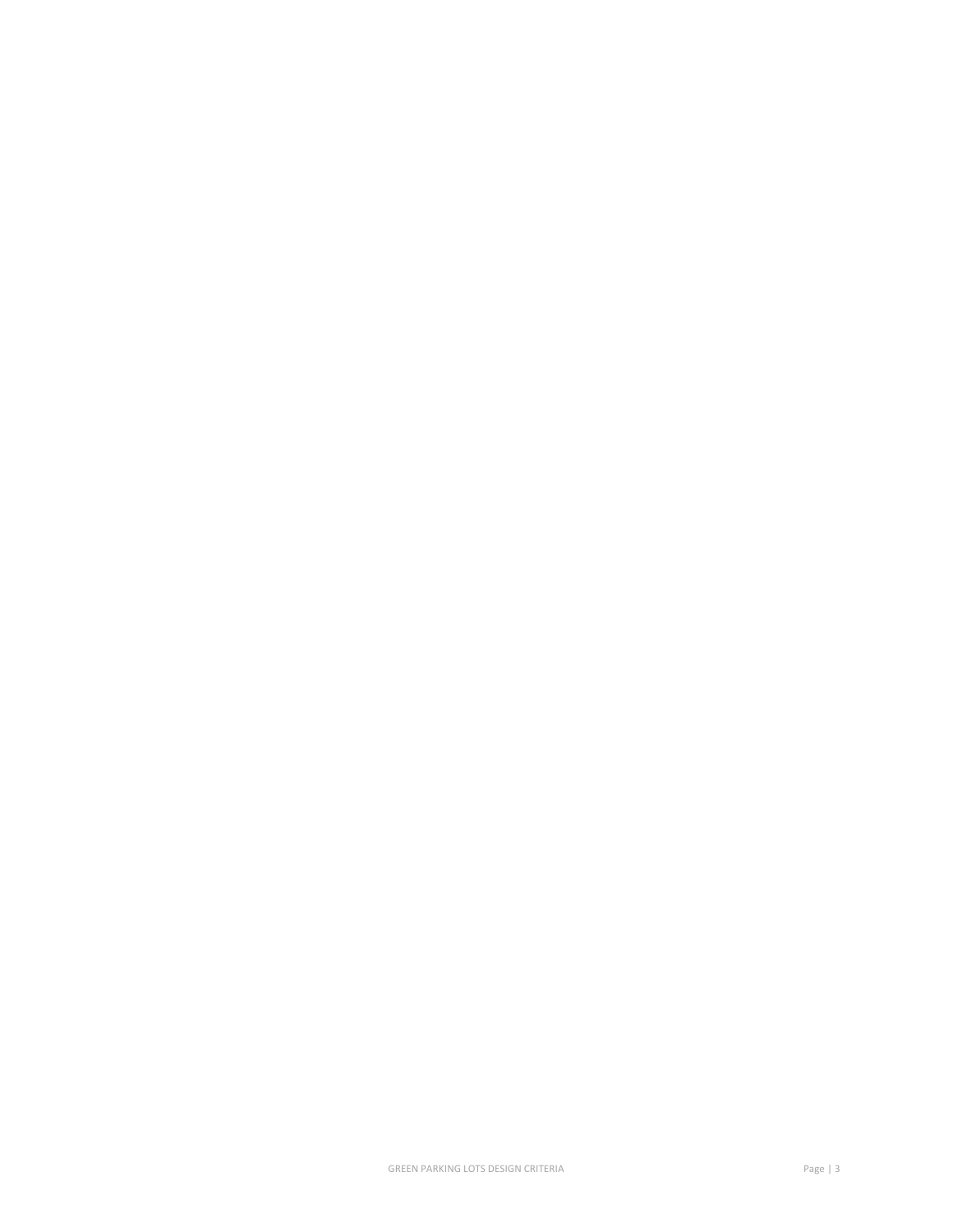## <span id="page-5-0"></span>**Section 1 Parking Lot Guidance and Criteria**

## <span id="page-5-1"></span>**Section 1.1 General**

**If your parking lot project consists of resurfacing existing parking lots, including slurry, overlay and restriping, then permanent storm water requirements do not apply. Refer to section 1.3 "Defining a Project" of the BMP Design Manual for more information.**

Green parking lot facilities may include tree wells, dispersion areas, biofiltration, or permeable pavement.

## <span id="page-5-2"></span>**Section 1.2 Performance Standard**

Green parking lots drainage design shall comply with the most current versions of the County of San Diego Hydrology Manual and the Hydraulic Design Manual. Permanent stormwater requirements are defined by whether the parking lot project is determined to be a priority development project (PDP) or standard project. Refer to section 1.4 "Is the Project a PDP?" of the BMP Design Manual for more information.

## <span id="page-5-3"></span>**Section 1.3 Design Guidance**

Choice of green parking lots stormwater facilities should be based on the context of the surrounding development. In addition to the benefits to stormwater quality and quantity, multi-purpose design of stormwater facilities can add aesthetic value by providing varied landscaping and visually appealing pavement design. The process for selecting and designing LID facilities in a parking lot project begins with site analysis:

- Address the parking lot layout The dimensions of the travel lanes, location of, islands, and buffer strips, and all elements related to the functionality of the parking lot will be established in the design plan.
- Identify sight distance corridors Tree and shrub plantings should never compromise public safety.
- Choose stormwater locations and types implement stormwater facilities that can capture and treat the runoff from impervious surfaces prior to entering the storm drain system. Consider space between curb and sidewalk, behind sidewalk, in channelized islands for vegetative practices. Consider parking stalls and walkways/sidewalks for permeable pavement. Maximize tree well locations. LID facilities should be placed to maximize volume capture. Adjacent LID and BMP facilities should be closely reviewed to ensure they will receive stormwater flow from the design storm.

## <span id="page-5-4"></span>**Section 1.4 Green Parking Lot Facilities**

Green Parking Lot Facilities shall be placed within vegetated areas of the parking lot and landscaped with a selection of plants consistent with the Water Efficient Landscape Design Manual and LID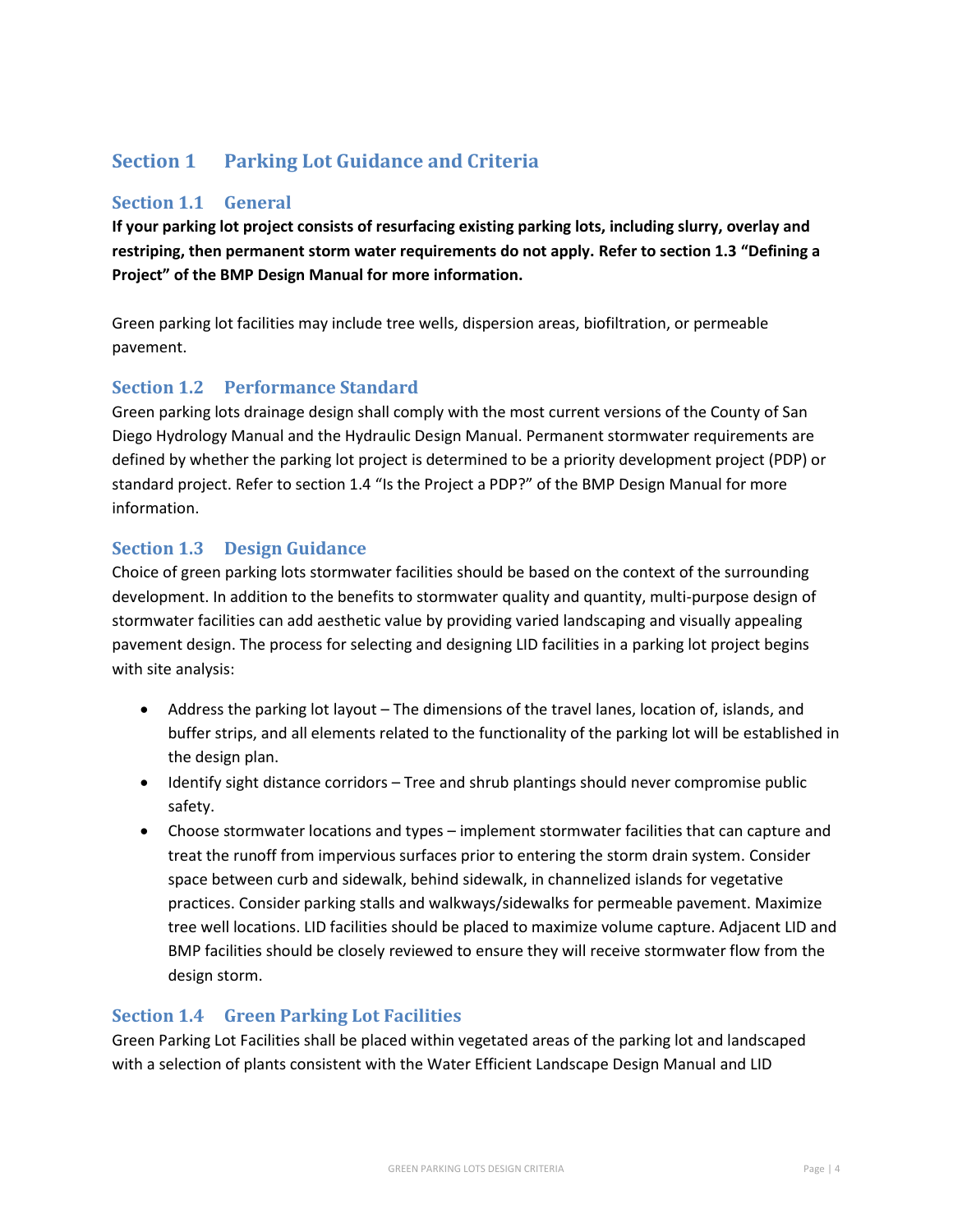Handbook. Possible areas for Green Parking Lots Facilities include tree well, parking stalls, islands, open areas, swales, and areas adjacent to the sidewalk.

## *Section 1.4.1 Types of Green Parking Lot Facilities*

Tree well: Tree wells create an opportunity to direct impervious surface runoff for retention, infiltration, treatment and uptake by a tree. Parking lots have minimum spacing and location requirements based on the parking configuration, so there is an opportunity for the parking lot grading concept to take advantage of tree locations for stormwater treatment and retention.

Islands: Islands create an opportunity for dispersion areas or biofiltration, which may or may not incorporate a portion of the tree well. In most cases, islands will be designed as online facilities (designed to accommodate flows in excess of the design water quality treatment flow, such as the 10 year flow).

Planter: This type is typically a small-scale Green Parking Lot Facility, often located between the curb and sidewalk. These facilities may include tree, shrub and groundcover plantings. In most cases, planters will be designed as off-line facilities. Off-line facilities are designed to limit inflow so that overflow structures are not required (typically designed to accommodate only the design water quality treatment volume/flow). The facility may need to incorporate fencing or a barrier around the perimeter for pedestrian safety.

Swale: This facility type includes drainage channels or linear facilities adjacent to either the parking stall or the sidewalk, typically vegetated with trees, shrubs, or groundcovers. Swales may be designed to convey or retain stormwater as dispersion areas or biofiltration. Swales without curbs are on-line facilities. Vegetation within the swale should be sufficient to visually depict the slope and depression within the swale.

## *Section 1.4.2 Green Parking Lot Facilities Cross Section*

Materials used in the various Green Parking Lot Facilities shall be in accordance with the Green Streets Specifications (Appendix K.2.6). Green Parking Lot Facilities shall be designed per the Green Street Standard Drawings (Appendix K.2.4).

Impermeable PVC liners are required in Green Parking Lot Facilities as follows:

- Facilities within 10 feet of a structure (e.g. an existing building) shall be lined on the side adjacent to the structure.
- Facilities within 5 feet of the parking lot face of curb shall be lined on the side adjacent to the parking lot.
- In areas where infiltration is not permitted facilities shall be lined on all sides and subsurface drainage is required.

## *Section 1.4.3 Allowable Ponding Depths*

Allowable ponding depth in Green Parking Lot Facilities shall be selected based on the adjacent land use, and the associated need for barriers around the facilities.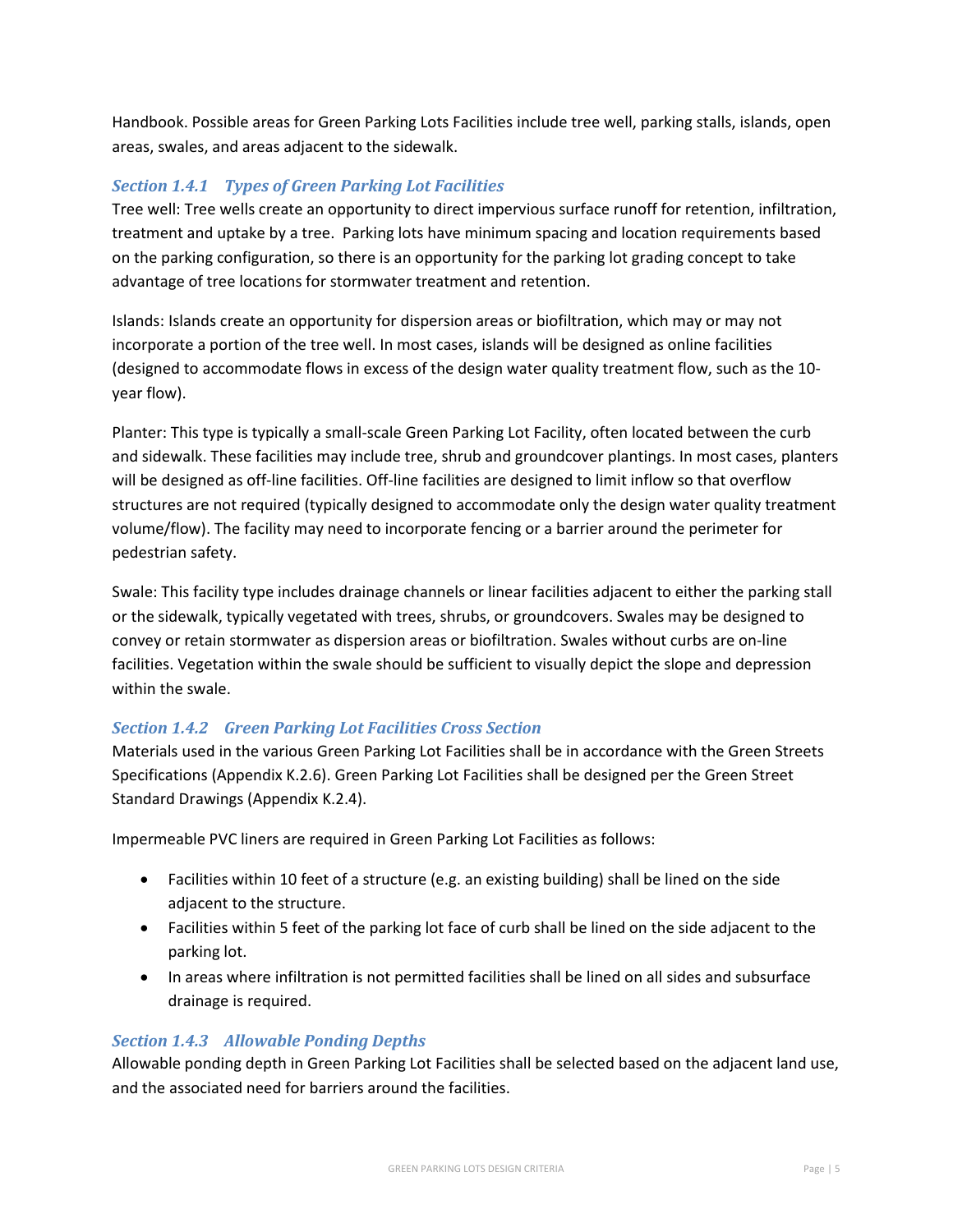- The maximum allowed ponding depth in Green Parking Lot Facilities is 18 inches.
- Green Parking Lot Facilities in high-volume pedestrian and residential areas will typically have a 6 inch maximum ponding depth. The ponding depth may vary based on slope conditions.

## *Section 1.4.4 Subsurface Drainage*

- A minimum of one clean-out is required for basins and islands, and shall be shown on design plans. For other Green Parking Lot facilities, a clean-out shall be provided within 10 feet of the underdrain connection to the catch basin or manhole.
- Connect underdrains to catch basins, manholes, or direct connect to storm sewer pipe. Connection to catch basin is generally the most cost effective option. When directly connected to the storm drain, place a backflow preventer valve on the underdrain connection.
- For Green Parking Lot Facilities without underdrains, observation wells are required and shall be shown on the design plans. The maximum spacing of observation wells shall be 100 feet.
- Use curb openings with depressed gutters to convey runoff to Green Parking Lot Facilities adjacent to curbed areas. Space the openings to deliver the design capture volume to the facility:

- Convert the flow associated with the design capture volume for which the BMP is being designed into peak discharge.

- Space the curb opening to achieve 100-percent interception of the DCV. Multiple curb openings can be used for each facility to deliver the required volume.

- Curb cuts across sidewalks require trench covers.
- Check dams in Green Parking Lot Facilities may be necessary to allow ponding volume, achieve the storage volume, to slow velocities, or both. Check dams will be placed in sloped facilities at intervals to maintain ponding depth and facility depth within allowable limits.
- Pre-treatment devices are required to trap coarse sediment and dissipate energy. Applicable choices include:

- Green Parking Lot Facilities in Open Area: or Vegetated filter strip.

- Islands: Splash pad as depicted in standard drawings.

- Planters: /Splash pad adjacent to curb cut. Overflow devices are required for online facilities and for off-line facilities where the lowest adjacent top of curb or sidewalk is equal to or lower than the inflow point elevation. Typical overflow devices include outflow curb openings to gutter, and overflow structures. Size overflow devices for online Green Parking Lot Facilities to convey the 10 year storm. For online facilities, provide a minimum of 3-inches of freeboard from overflow structure to overtopping elevation.

• Side slopes of swales shall be designed to prevent erosion based on anticipated stormwater flow rates. Temporary soil stabilization and erosion control measures shall be used to stabilize soils until plant materials have been established.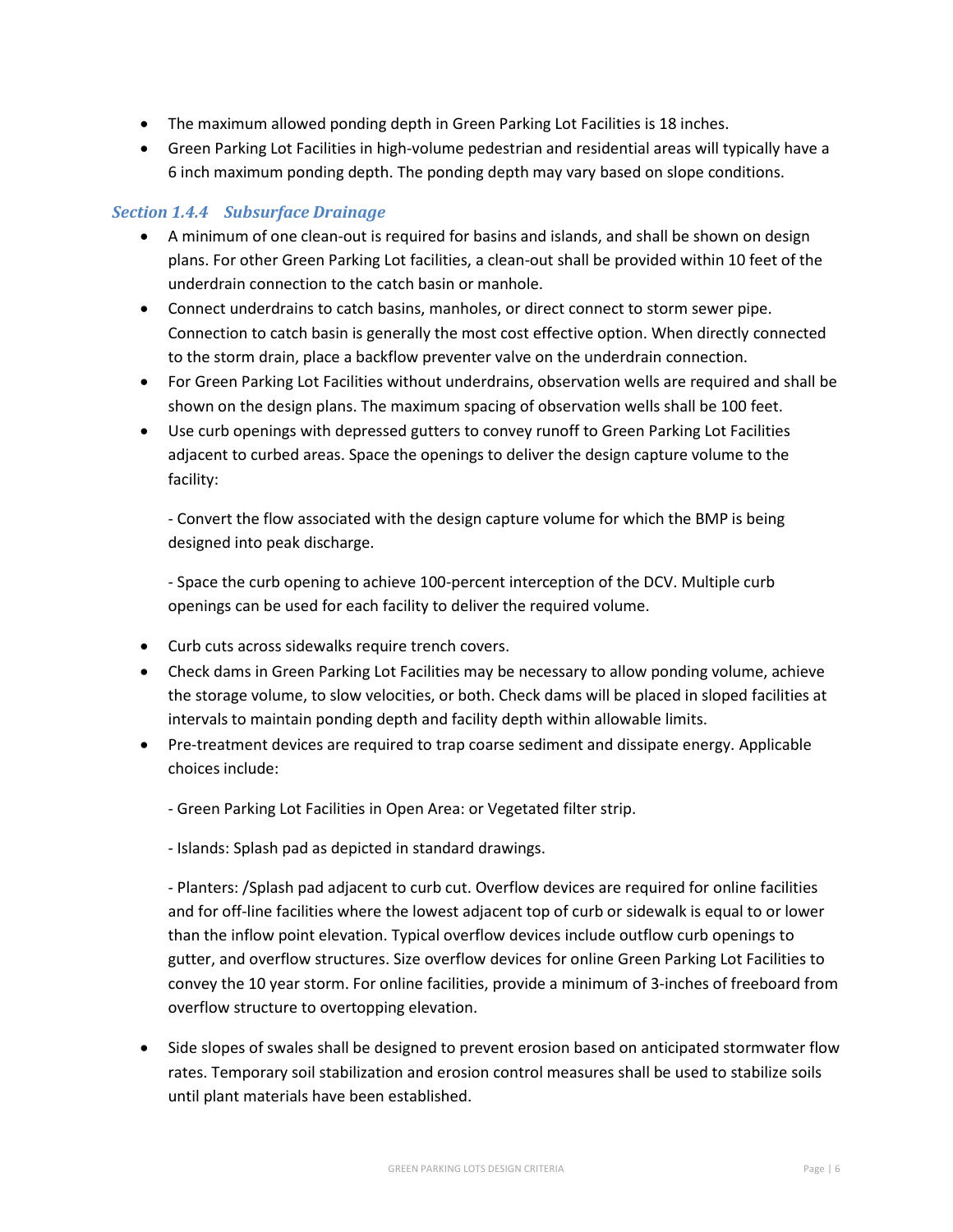## *Section 1.4.5 Safety and Access*

 Edge conditions around green parking lot facilities adjacent to pedestrian areas may be sloped or with a vertical drop.

- Railings are required around Green Parking Lot Facilities with a vertical drop adjacent to sidewalks in high-volume pedestrian areas.

■ Top of railing shall be 18" above sidewalk, with vertical and/or horizontal member spacing which meets ADA detection requirements for visually impaired pedestrians.

- Green Parking Lot Facilities with a vertical drop adjacent to sidewalks in low-volume pedestrian areas must be surrounded by a minimum 4 inch high curb.

- Green Parking Lot Facilities with a vertical drop must have a minimum 4-inch curb or railing between the parking step out zone and the drop.

- Green Parking Lot Facilities with a sloped side must provide a flat (5% maximum slope) 6-inch minimum width buffer of different material to meet flush with adjacent sidewalk. Green Parking Lot Facilities with a depth greater than 3-feet must provide a flat (5% maximum slope) 24-inch minimum width buffer. When sides are sloped, the finished grade must be stabilized with plants, sod, seed, mulch, or stone.

- Green Parking Lot Facilities adjacent to a designed shared use path (bicycle facilities) must provide a 5% maximum slope, 24-inch width buffer of different material to meet flush with adjacent path. A sloped side with maximum 3:1 slope and maximum 5-foot depth or 12-inch maximum drop is allowed. If either of those conditions is exceeded, a 42-inch height guard is required.

- Green Parking Lot Facilities with sloped sides with a total depth of more than 18 inches shall require a fence of 36-inch height enclosing the entire facility.
- Green Parking Lot Facilities with a greater than 18" vertical drop require a 42" railing meeting International Building Code 1013 (Guards).
- Access is required to all Green Parking Lot Facility areas for maintenance. Within the facility area, the overflow structure must be accessible to maintenance crews.

## *Section 1.4.6 Limitations*

- A vertical separation of 10 feet is required between the bottom of Green Parking Lot Facilities proposing infiltration and the top of the seasonally high groundwater table.
- Green Parking Lot Facilities with infiltration are not allowed in areas with contaminated soil or groundwater.

## *Section 1.4.7 Permeable Pavement Facilities*

The types of permeable pavement facilities and appropriate uses are tabulated below. Types subjected to vehicular traffic loads include permeable asphalt, pervious concrete, and permeable interlocking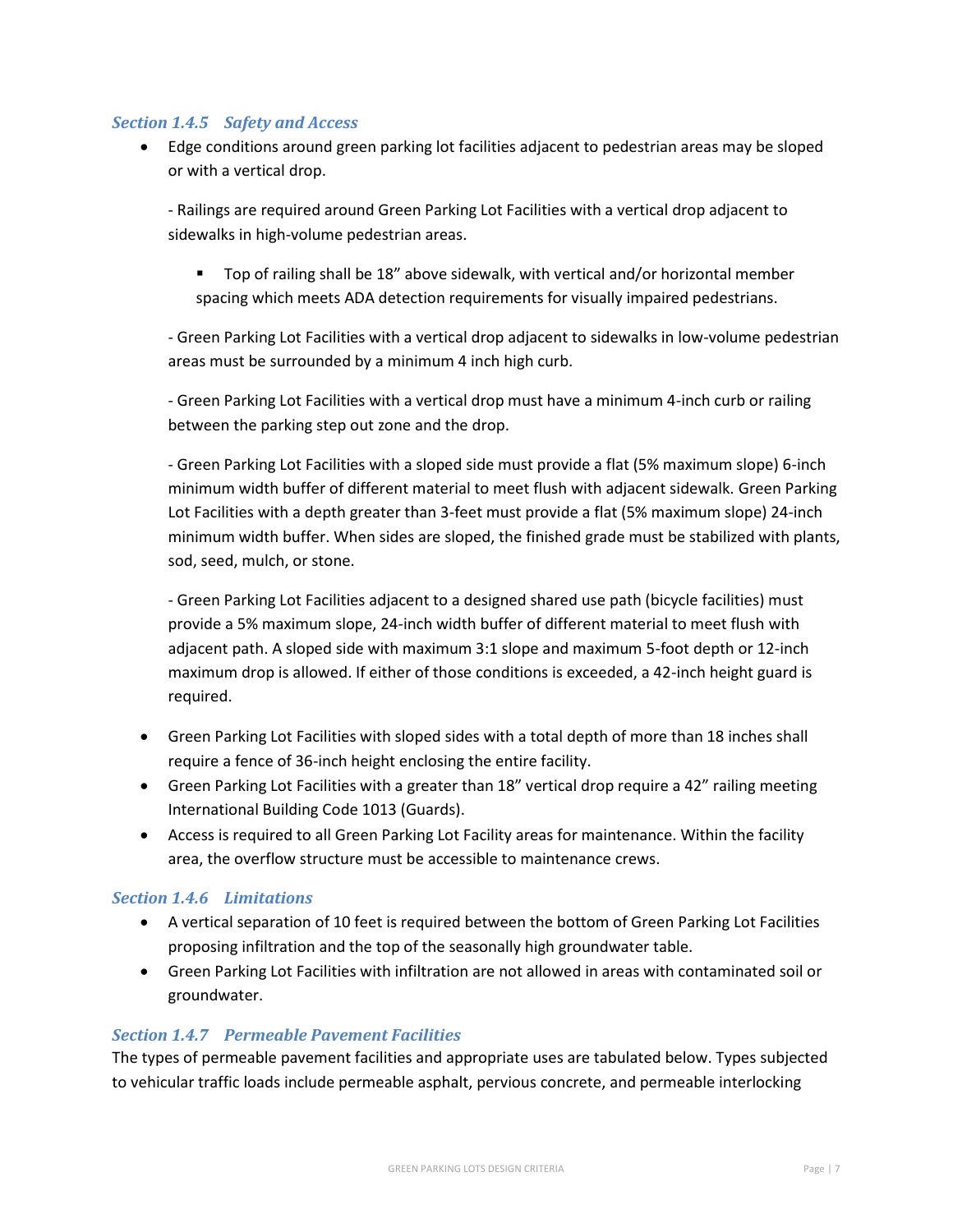concrete pavers. Other types not subjected to traffic loads, may be allowed on a project by project basis. Designs which differ from the table below may be allowed with approval by the Director.

| <b>Permeable Pavement Type</b>         | <b>Appropriate Uses</b> |
|----------------------------------------|-------------------------|
| Permeable Interlocking Concrete Pavers | <b>Parking Spaces</b>   |
| <b>Pervious Concrete</b>               | <b>Sidewalks</b>        |
| Porous Asphalt                         |                         |
| <b>Decomposed Granite</b>              | Walkways and trails     |
| Porous Rubber                          | Tree covers             |

## Section 1.4.7.1 Contributing Drainage Area

Stormwater runoff from pervious areas often contribute sediment and lead to clogging and increased maintenance requirements for pervious pavement, and should be avoided to the extent possible. Ideally, at least 90-percent of the area draining to pervious pavement shall be impervious, not including the permeable pavement area itself. Pretreatment, drainage area stabilization, and specific maintenance program are options that the County will consider for implementation where contributing drainage area is less than 90-percent impervious.

## Section 1.4.7.2 Permeable Pavement Base Design

### All Permeable Pavement Systems:

 The wearing surface is the pavement material plus any required bedding layers under the surface and inside of the joints, in accordance with all applicable standard details, specifications and manufacturer recommendations as applicable. The wearing surface shall meet the latest ADA requirements.

## Section 1.4.7.3 Stormwater Conveyance and Retention

Stormwater conveyance from all impervious areas including standard pavement shall, to the extent feasible, drain to permeable pavement as sheet flow. Otherwise pre-treatment for energy dissipation and sediment control may be required where any concentrated flow is directed onto pervious pavement. Level spreaders may be designed to convert concentrated flow to sheet flow into the pervious pavement facility.

#### Reservoir and Underdrain - Sizing for Retention Volume

The volume of storage for permeable pavements systems shall be designed to meet the regulatory requirements promulgated by County. Storage design shall meet the following: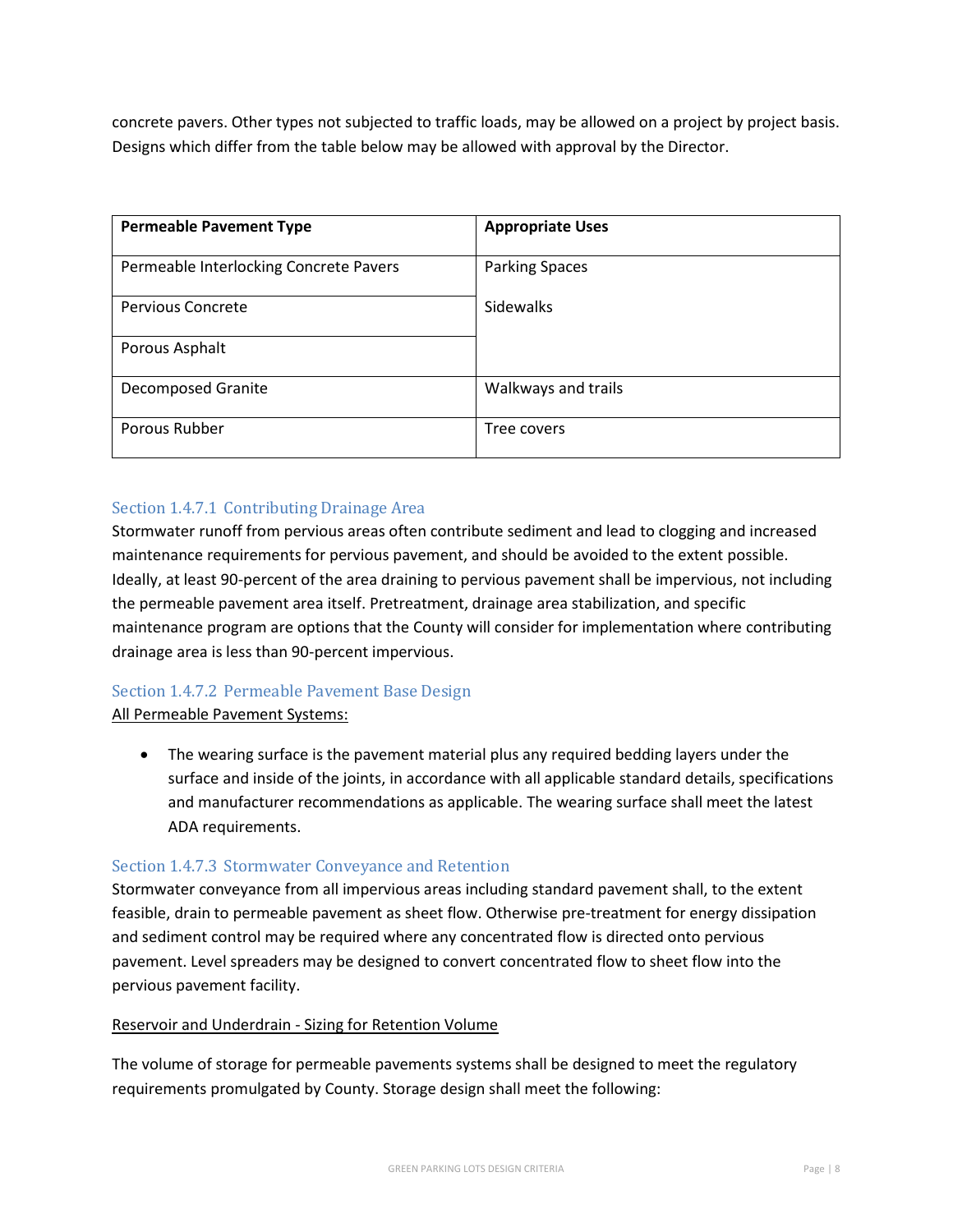- Subsurface drainage will consist of a minimum 6-inch diameter perforated underdrain in the reservoir layer or a separate layer of open graded stone below the reservoir layer. Subsurface drainage is recommended beneath all vehicular use permeable pavement installations unless elimination of the underdrain is expressly approved by the Director. Permeable pavement may be installed in areas with no traffic volume without underdrains if infiltration results are good and underdrain connections are not feasible.
- For sites where native soil design infiltration rate sufficient to drain the volume below the underdrain within 72 hours, the subsurface pipes may be elevated to provide infiltration sumps of reservoir stone. Use of a raised underdrain is encouraged and provides enhanced retention. An alternative approach to a raised underdrain is an underdrain with an up-turned elbow outlet.
- For designs with a waterproof membrane on the bottom as required in the Geotextiles and Liners section, the minimum slope of the subsurface drainage pipes is 2-percent and shall match the bottom (invert) slope of the facility.
- For designs without a waterproof membrane, the minimum slope of subsurface drainage pipes shall be 0.5-percent.
- Clean-outs are required for all underdrained permeable pavement facilities. Clean-outs shall be spaced at 100 foot maximum intervals. Where a storm drain structure such as catch basin, manhole, or overflow structure is within 100 feet of a clean-out, it will serve the same function as a clean-out.
- Observation wells are required for facilities without underdrain and shall be shown on design plans. Observation wells shall be spaced at 100 foot maximum intervals.
- Drawdown time for shall be 24 hours minimum and 96 hours maximum. Drawdown time is calculated based on infiltration rate of native soils at the invert of the facility, and the flow through underdrains.
- The reservoir will be sized so that the runoff associated with the 2 year, 24 hour frequency storm does not surcharge the wearing surface at the low end of the facility.
- Overflow conveyance for higher storms shall be designed to surface convey into existing or new storm sewer systems adjacent to the permeable pavement.

To achieve the design volume, the profile of the pavement shall be designed in one of the following scenarios, which shall be selected based on topography of the site, location of utilities and other underground features, project budget, and any other constraints related to specific site:

- Use of a continuous bottom slope less than or equal to 2-percent.
- Use of a terraced invert, with the slope between steps less than or equal to 2-percent. Vertical drop of terraced invert shall generally be 6-inches to 12-inches, but can vary to achieve design requirements.
- Use of check dams with variable bottom slope, located so that the 2 year, 24 hour runoff volume does not surcharge the low end of the wearing course Check dam material options include waterproof membrane, PVC sheeting, acrylic sheeting, and concrete. Use of membranes and sheeting are the most cost effective and generally preferred options. A transverse underdrain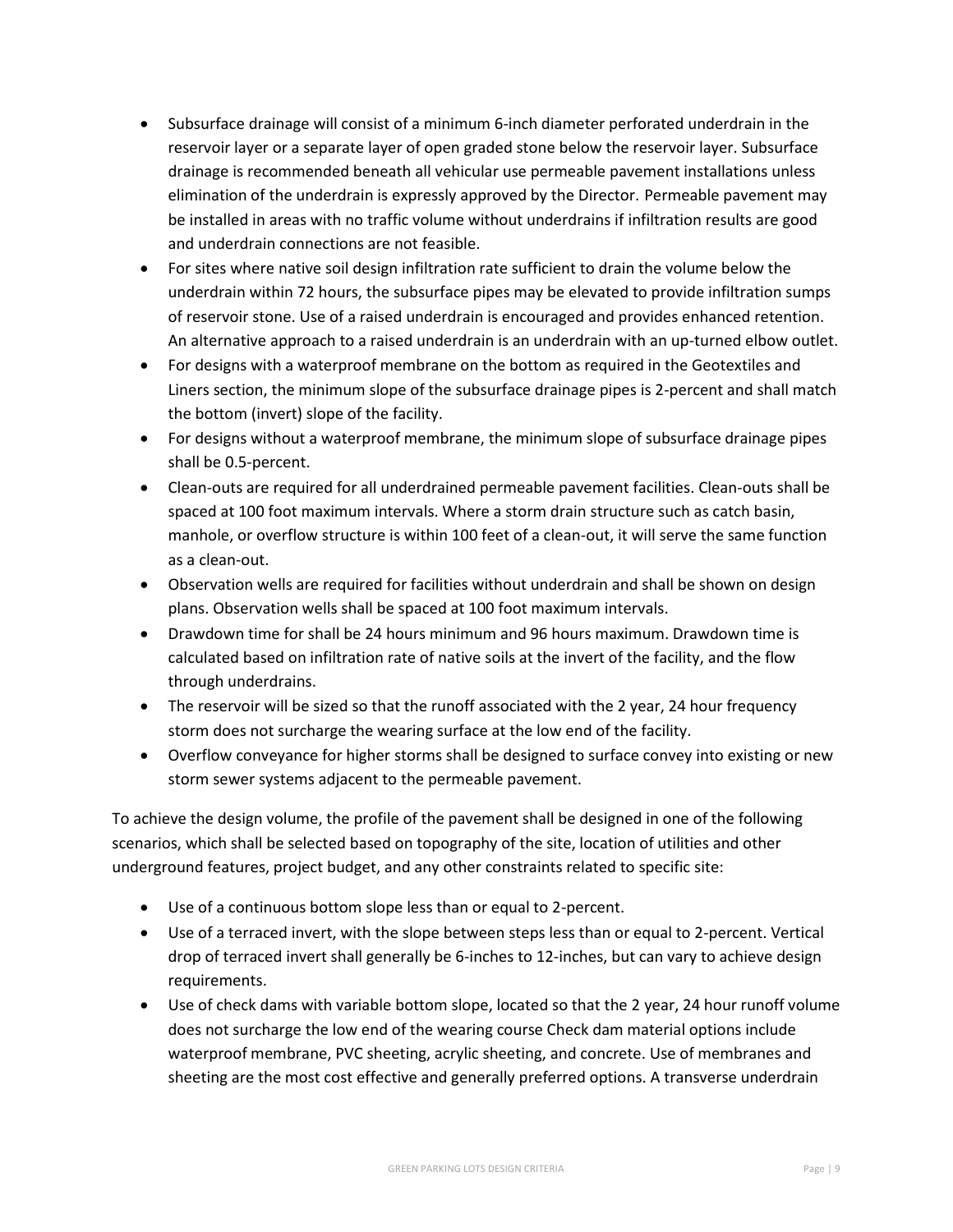may be needed in check dam systems if the base of a step does not slope to the longitudinal underdrain or if needed due to the width of the permeable pavement system.

## Section 1.4.7.4 Pavement Structural Design

For pavements subjected to vehicle traffic loading, pavement design calculations shall be required. Pavement design may result modifications to the pavement cross section in the County approved standard drawings to meet or exceed the pavement strength requirements.

Caltrans methods for rigid pavement design shall be used for permeable concrete. Caltrans methods for flexible pavement design shall be used for pervious asphalt. Caltrans methods for flexible pavement design, with appropriate layer coefficients as applicable to the interlocking, shape, and thickness of the pavers, shall be used for interlocking permeable unit pavers. Guidance for layer coefficients is provided by the Interlocking Concrete Pavers Institute.

Testing of the bearing capacity for underlying soils shall be required for all permeable pavements for vehicular use, shall be site specific, and shall be in accordance with ASTM D4429-09a, Standard Test for California Bearing Capacity of Soils in Place. Other considerations for the pavement design include:

- Edge restraints shall be used for all permeable unit pavers. Edge restraints may also be used for permeable asphalt and permeable concrete as necessary.
- In soft soils with low bearing capacity where infiltration is planned, geo-grid as the preferred option over removal of the material and placement/compaction of select backfill.

## Section 1.4.7.5 Limitations

- Permeable pavements are not to be used in the traveled way.
- A 10-foot vertical separation is required between the bottom of the permeable pavement system and the top of the groundwater table.
- Permeable pavements with infiltration are not allowed in areas of soil or groundwater contamination.

## <span id="page-11-0"></span>**Section 1.5 Green Parking Lots Landscape Criteria**

## *Section 1.5.1 Tree Well Design*

Surrounding soils shall comply with the design requirements noted below.

### Section 1.5.1.1 Minimum Soil Volumes

The following are the minimum allowable soil volumes for tree rooting:

a. 2 cubic feet of soil volume shall be provided for each square foot of mature tree canopy footprint. Soil volume must be within 1.5 times the canopy radius. Soil depth shall be a minimum of 30 inches deep, preferably 36 inches deep.

b. Where soil volumes within the maximum allowable radii for adjacent trees overlap, up to 25 percent of the required soil volume per tree may be shared.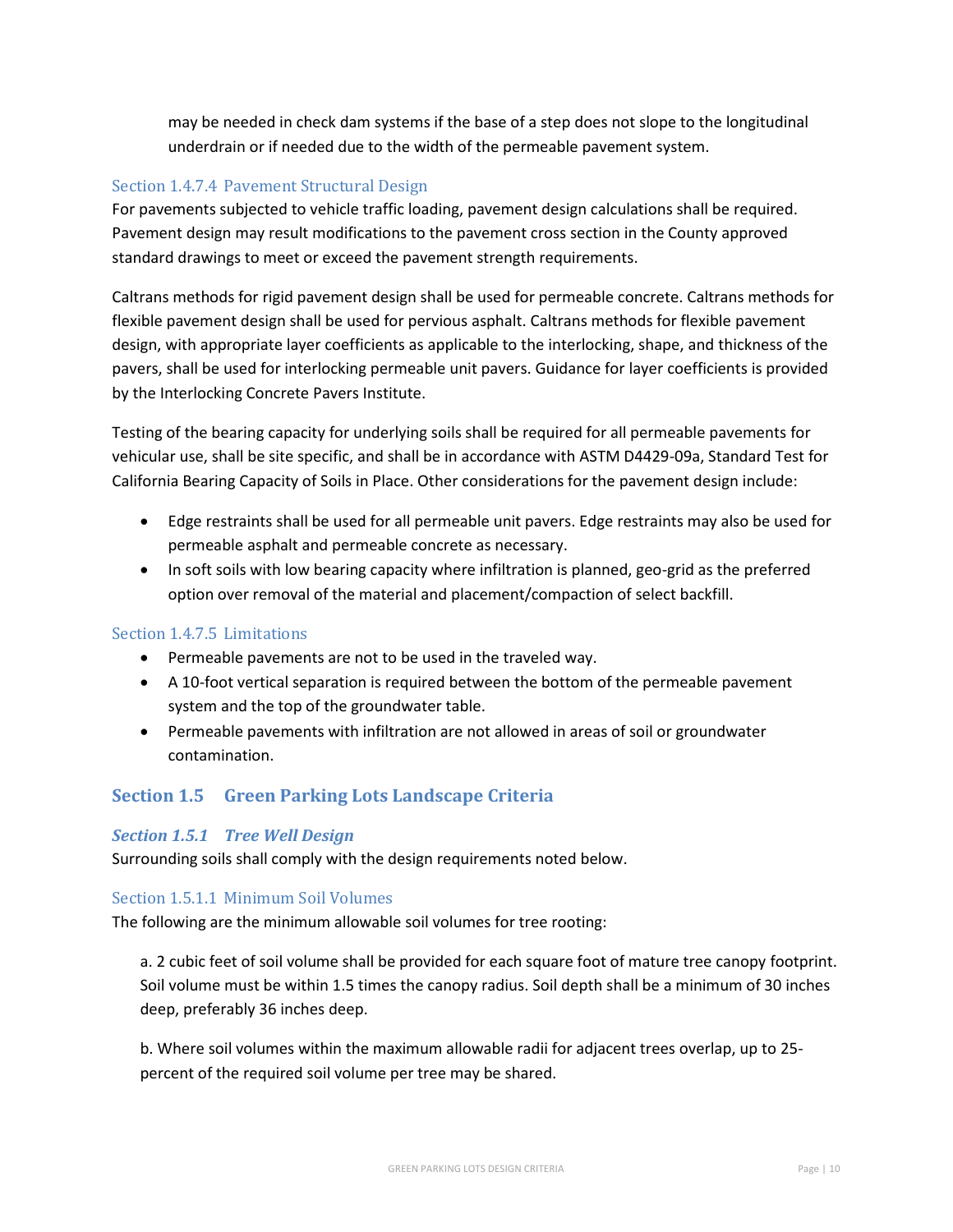c. For trees that are designed to have a covered soil volume which connects to an open area (for example behind the sidewalk), the open area can be considered as part of the required soil volume.

d. For existing trees to remain, the root structure of existing tree shall be protected to the extent feasible and provided with additional soil volumes to meet the above requirements.

- e. Soil Volume calculation shall be calculated as:
	- i. (Area of Open Soil x Depth of soil) plus (Area of Covered Soil x Depth of soil)
	- ii. All soil types are calculated at full volume.
	- iii. There may be multiple soil volume areas included in the calculation depending on design.

### Section 1.5.1.2 Tree Planting Design in New or Reconstructed Parking Lots

- Maximized open soil area for tree planting is the most cost effective method of achieving the required soil volume.
- Open tree wells within sidewalks that have soil volume beneath pavement will be a minimum of four feet wide by six feet long. Larger areas may be required to accommodate large root balls or additional plant materials.
- Tree well planting space with continuous open areas adjacent to sidewalk may utilize mulched areas between trees, defined as "plant bed."

## Section 1.5.1.3 Tree Planting Design in Confined Spaces

- To the extent feasible, soil rooting volumes shall be expanded by creating vegetated areas adjacent to trees longitudinally, or by placing structural soils beneath pavements extending along the sidewalk or across the sidewalk.
- Other soil expansion options include reducing compaction, air spading around roots and addition of planting soil, or other methods as recommended by arborist or landscape architect.

## Section 1.5.1.4 Supporting Paved Surfaces while Meeting Tree Soil Volume Requirements

In order to provide adequate soil volume for tree wells, horticulturally appropriate soils must often be placed beneath the adjacent paved surfaces. The paved surfaces require compacted soil and base materials to maintain structural integrity. Acceptable soil systems that provide structural stability, appropriate growing medium, and stormwater infiltration/retention include suspended pavements, structural cells, and several types of structural soils:

- Suspended pavements include structural slabs that span between structural supports that allow uncompacted growing soil beneath the sidewalk, and commercially available structural systems. Manufacturer details and certification must be provided for commercial systems. Structural calculations and details must be provided for Suspended Pavement installations.
- Structural cells are commercially-available structural systems placed subsurface that support the sidewalk and are filled with amended soil. Manufacturer details and certification must be provided for commercial systems. Amended soil placed within structural cells shall be a minimum of 36 inches.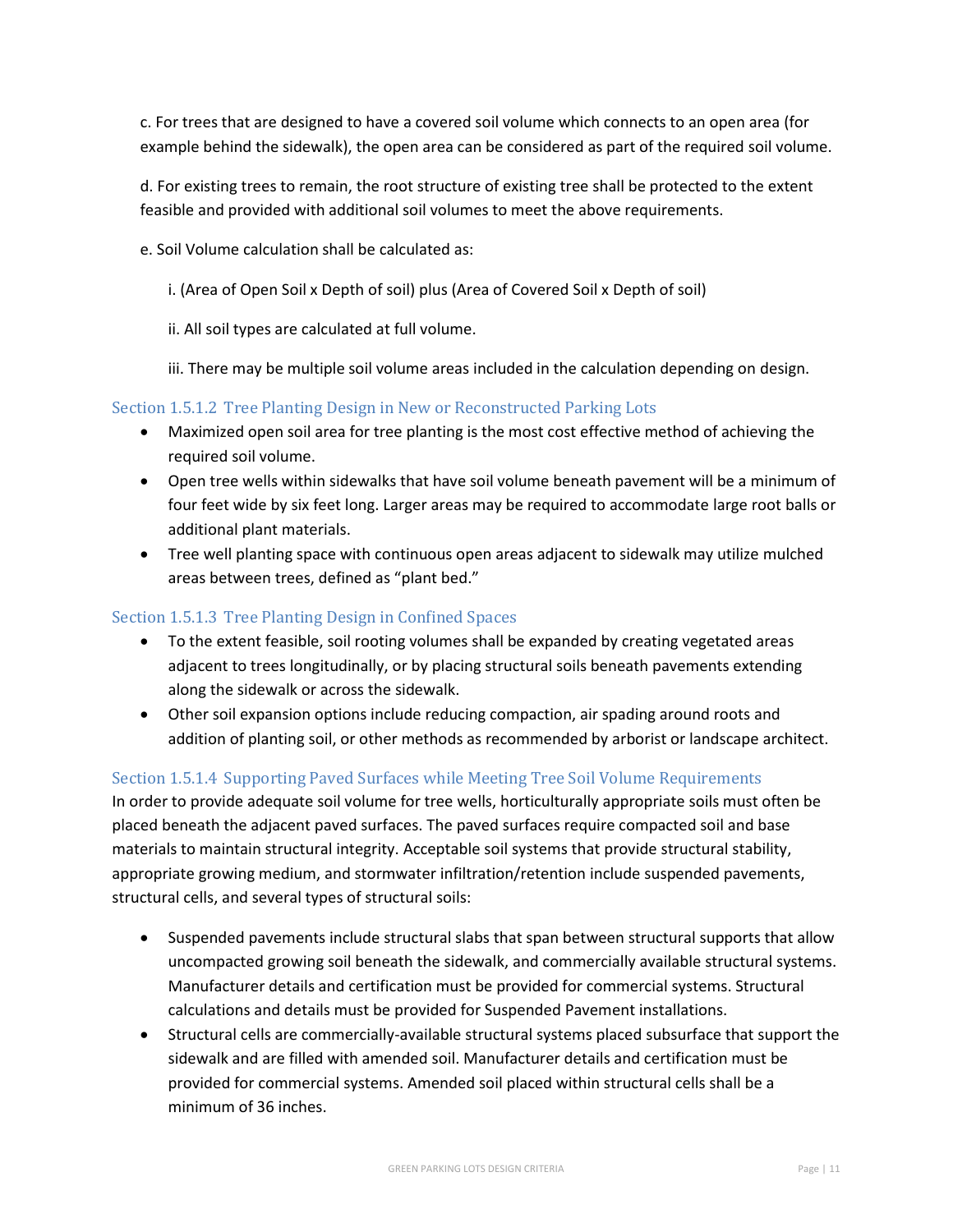● Proprietary structural soil systems, such as CU-Structural Soil™ or Stalite Structural Soil, or equivalent, may be used; however, their use may be limited in conjunction with stormwater infiltration.

## Section 1.5.1.5 Tree Well Soil Types

Soil types used in the tree well, in accordance with the County's approved specifications (see Green Streets Specifications in Appendix K.2.6), are generally described as follows:

- Amended Soil: used generally in open planting beds. Soil shall be amended per fact sheet SD-F in Appendix E of the BMP Design Manual or the approved specifications.
- Biofiltration Soil Media: used in dispersion areas, biofiltration, swales, curb extensions, and beneath suspended pavements.
- Structural soil: used to support pavements and provide a growing medium for vegetation.

## Section 1.5.1.6 Stormwater Retention and Treatment Volume

Tree wells with expanded soil volume can serve as a method of capturing and retaining the required volume of stormwater in accordance with County requirements. These facilities can be designed to meet the requirements of Tree Wells when surface ponding volume is provided, whether designed as an enclosed plant bed with covered soil volume, or a continuous open area (either mulched or with turf) with soil volume under the adjacent sidewalk. The tree well can function as an area for "Disconnected Impervious Surface" to capture runoff from the sidewalk.

## *Section 1.5.2 Structural Support*

All structural elements, including pavements and curbs, must be founded over structurally stable soils. Stable buried soils should extend laterally from the point of support at a slope of 1 horizontal to 2 vertical in the downward direction. Amended soils and biofiltration soil media are not structurally stable. Acceptable soil systems include, but are not limited to, suspended pavements, structural cells, and several types of structural soils.

## *Section 1.5.3 Planting Guidance for Vegetated Stormwater Systems*

Selection of plant species, locations, and spacing within vegetated stormwater management facilities will be based on the following parameters:

a. Light - full sun, partial shade, full shade

b. Water - Some plants will succeed in areas that are inundated with water frequently while others will only do well when they are located in the driest part of the facility

c. Salt - Plants that have a high salt tolerance are the best choice for facilities that will receive a large amount of salt-tainted runoff

d. Pollution – Generally, plants that are in areas with higher pollution will require more maintenance and care throughout their lifespan in order to remain aesthetically pleasing